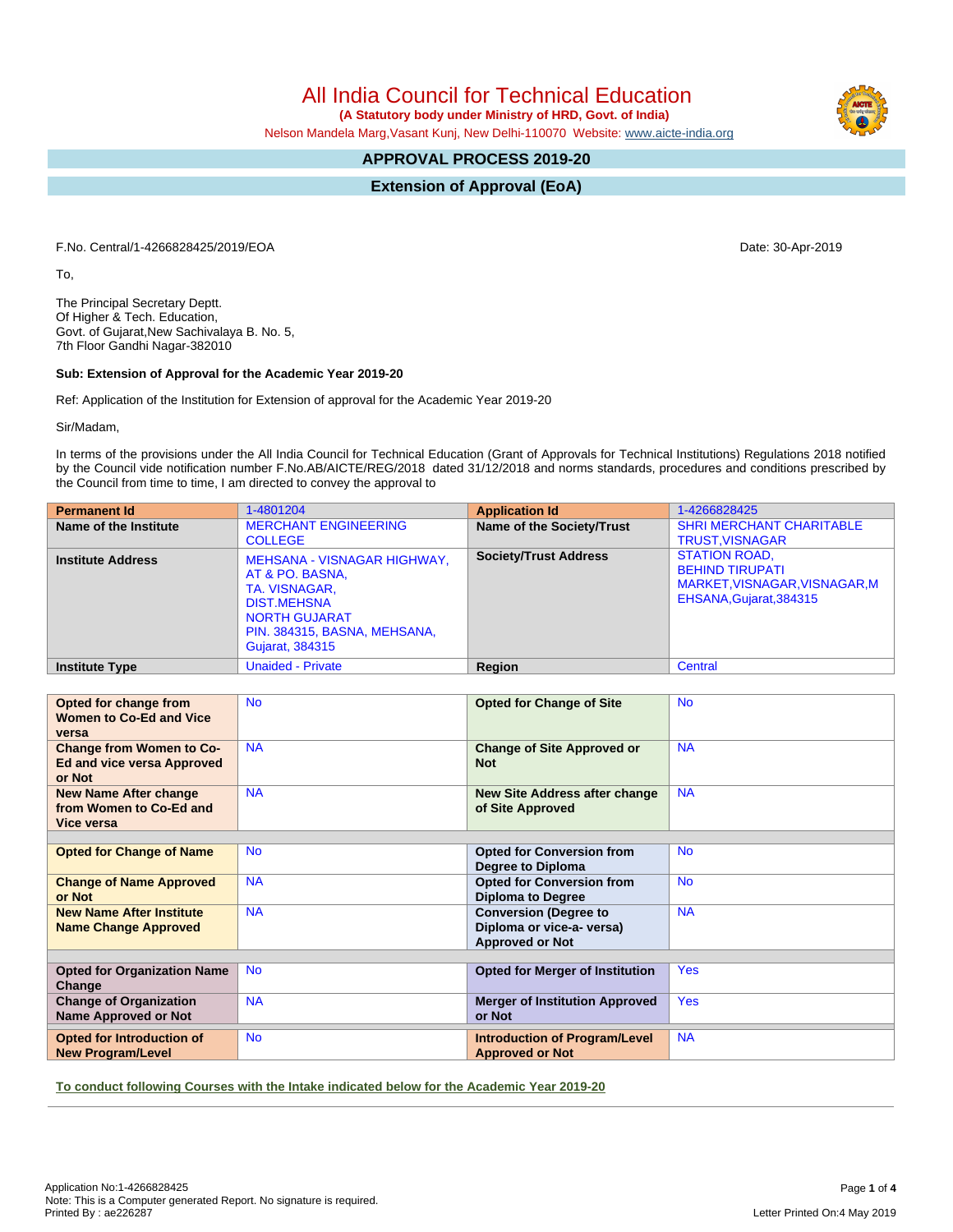| Program                                                                                                                     | Shift | Level                                      | Course                                                                           | FT/PT+    | Affiliating Body<br>(Univ/Body)                              | Intake Approved for<br>2019-20 | <b>NRI Approval</b><br>Status | quota/ OCI/<br>Approval Status<br>PIO/FN/Gulf |
|-----------------------------------------------------------------------------------------------------------------------------|-------|--------------------------------------------|----------------------------------------------------------------------------------|-----------|--------------------------------------------------------------|--------------------------------|-------------------------------|-----------------------------------------------|
| <b>ENGINEERING</b><br><b>AND</b><br><b>TECHNOLOGY</b>                                                                       | 1st   | <b>UNDER</b><br><b>GRADUA</b><br><b>TE</b> | <b>COMPUTER</b><br><b>ENGINEERING</b>                                            | FT        | <b>Gujarat Technological</b><br><b>University, Ahmedabad</b> | 120                            | <b>NA</b>                     | <b>NA</b>                                     |
| <b>ENGINEERING</b><br><b>AND</b><br><b>TECHNOLOGY</b>                                                                       | 1st   | <b>UNDER</b><br><b>GRADUA</b><br>ТE        | <b>ELECTRICAL</b><br><b>ENGINEERING</b>                                          | <b>FT</b> | <b>Gujarat Technological</b><br>University, Ahmedabad        | 60                             | <b>NA</b>                     | <b>NA</b>                                     |
| <b>ENGINEERING</b><br><b>AND</b><br><b>TECHNOLOGY</b>                                                                       | 1st   | <b>UNDER</b><br><b>GRADUA</b><br>ТE        | <b>MECHANICAL</b><br><b>ENGINEERING</b>                                          | <b>FT</b> | <b>Gujarat Technological</b><br><b>University, Ahmedabad</b> | 120                            | <b>NA</b>                     | <b>NA</b>                                     |
| <b>ENGINEERING</b><br><b>AND</b><br><b>TECHNOLOGY</b>                                                                       | 1st   | <b>UNDER</b><br><b>GRADUA</b><br>ТE        | <b>ELECTRONICS &amp;</b><br><b>COMMUNICATIO</b><br><b>N ENGG</b>                 | <b>FT</b> | <b>Gujarat Technological</b><br><b>University, Ahmedabad</b> | 60                             | <b>NA</b>                     | <b>NA</b>                                     |
| <b>ENGINEERING</b><br><b>AND</b><br><b>TECHNOLOGY</b>                                                                       | 1st   | <b>POST</b><br><b>GRADUA</b><br>TЕ         | <b>COMPUTER</b><br><b>ENGINEERING(S</b><br><b>OFTWARE</b><br><b>ENGINEERING)</b> | <b>FT</b> | <b>Gujarat Technological</b><br><b>University, Ahmedabad</b> | 18                             | <b>NA</b>                     | <b>NA</b>                                     |
| <b>ENGINEERING</b><br><b>AND</b><br><b>TECHNOLOGY</b>                                                                       | 1st   | <b>UNDER</b><br><b>GRADUA</b><br><b>TE</b> | <b>AUTOMOBILE</b><br><b>ENGINEERING</b>                                          | <b>FT</b> | <b>Gujarat Technological</b><br><b>University, Ahmedabad</b> | 120                            | <b>NA</b>                     | <b>NA</b>                                     |
| <b>ENGINEERING</b><br><b>AND</b><br><b>TECHNOLOGY</b>                                                                       | 1st   | <b>POST</b><br><b>GRADUA</b><br><b>TE</b>  | <b>POWER</b><br><b>SYSTEMS</b>                                                   | <b>FT</b> | <b>Gujarat Technological</b><br><b>University, Ahmedabad</b> | 24                             | <b>NA</b>                     | <b>NA</b>                                     |
| <b>ENGINEERING</b><br><b>AND</b><br><b>TECHNOLOGY</b>                                                                       | 1st   | <b>POST</b><br><b>GRADUA</b><br><b>TE</b>  | <b>PRODUCTION</b><br><b>ENGINEERING</b>                                          | <b>FT</b> | <b>Gujarat Technological</b><br>University, Ahmedabad        | 24                             | <b>NA</b>                     | <b>NA</b>                                     |
| <b>ENGINEERING</b><br><b>AND</b><br><b>TECHNOLOGY</b>                                                                       | 2nd   | <b>UNDER</b><br><b>GRADUA</b><br>TЕ        | <b>MECHANICAL</b><br><b>ENGINEERING</b>                                          | <b>FT</b> | <b>Gujarat Technological</b><br><b>University, Ahmedabad</b> | 60                             | <b>NA</b>                     | <b>NA</b>                                     |
| <b>ENGINEERING</b><br><b>AND</b><br><b>TECHNOLOGY</b>                                                                       | 1st   | <b>UNDER</b><br><b>GRADUA</b><br><b>TE</b> | <b>CIVIL</b><br><b>ENGINEERING</b>                                               | FT        | <b>Gujarat Technological</b><br><b>University, Ahmedabad</b> | 120                            | <b>NA</b>                     | <b>NA</b>                                     |
| <b>ENGINEERING</b><br><b>AND</b><br><b>TECHNOLOGY</b>                                                                       | 2nd   | <b>POST</b><br><b>GRADUA</b><br>TЕ         | <b>COMPUTER</b><br><b>ENGINEERING</b>                                            | <b>FT</b> | <b>Gujarat Technological</b><br>University, Ahmedabad        | 24                             | <b>NA</b>                     | <b>NA</b>                                     |
| <b>ENGINEERING</b><br><b>AND</b><br><b>TECHNOLOGY</b>                                                                       | 2nd   | <b>UNDER</b><br><b>GRADUA</b><br><b>TE</b> | <b>ELECTRICAL</b><br><b>ENGINEERING</b>                                          | <b>FT</b> | <b>Gujarat Technological</b><br>University, Ahmedabad        | 60                             | <b>NA</b>                     | <b>NA</b>                                     |
| <b>ENGINEERING</b><br><b>AND</b><br><b>TECHNOLOGY</b>                                                                       | 1st   | <b>POST</b><br><b>GRADUA</b><br>TЕ         | <b>ADVANCED</b><br><b>MANUFACTURIN</b><br><b>G TECHNOLOGY</b>                    | <b>FT</b> | <b>Gujarat Technological</b><br>University, Ahmedabad        | 24                             | <b>NA</b>                     | <b>NA</b>                                     |
| <b>ENGINEERING</b><br><b>AND</b><br><b>TECHNOLOGY</b>                                                                       | 1st   | <b>POST</b><br><b>GRADUA</b><br>TЕ         | <b>MECHANICAL</b><br><b>ENGINEERING</b><br><b>(THERMAL</b><br>ENGG)              | FT.       | <b>Gujarat Technological</b><br><b>University, Ahmedabad</b> | 24                             | <b>NA</b>                     | <b>NA</b>                                     |
| <b>ENGINEERING</b><br><b>AND</b><br><b>TECHNOLOGY</b>                                                                       | 1st   | <b>POST</b><br><b>GRADUA</b><br>TE         | <b>CAD/CAM</b>                                                                   | <b>FT</b> | <b>Gujarat Technological</b><br><b>University, Ahmedabad</b> | 24                             | <b>NA</b>                     | <b>NA</b>                                     |
| <b>ENGINEERING</b>                                                                                                          | 1st   | <b>POST</b>                                |                                                                                  | <b>FT</b> | <b>Gujarat Technological</b>                                 | 24                             | <b>NA</b>                     | <b>NA</b>                                     |
| Application No:1-4266828425<br>Note: This is a Computer generated Report. No signature is required.<br>Printed By: ae226287 |       |                                            |                                                                                  |           |                                                              |                                |                               | Page 2 of 4<br>Letter Printed On:4 May 2019   |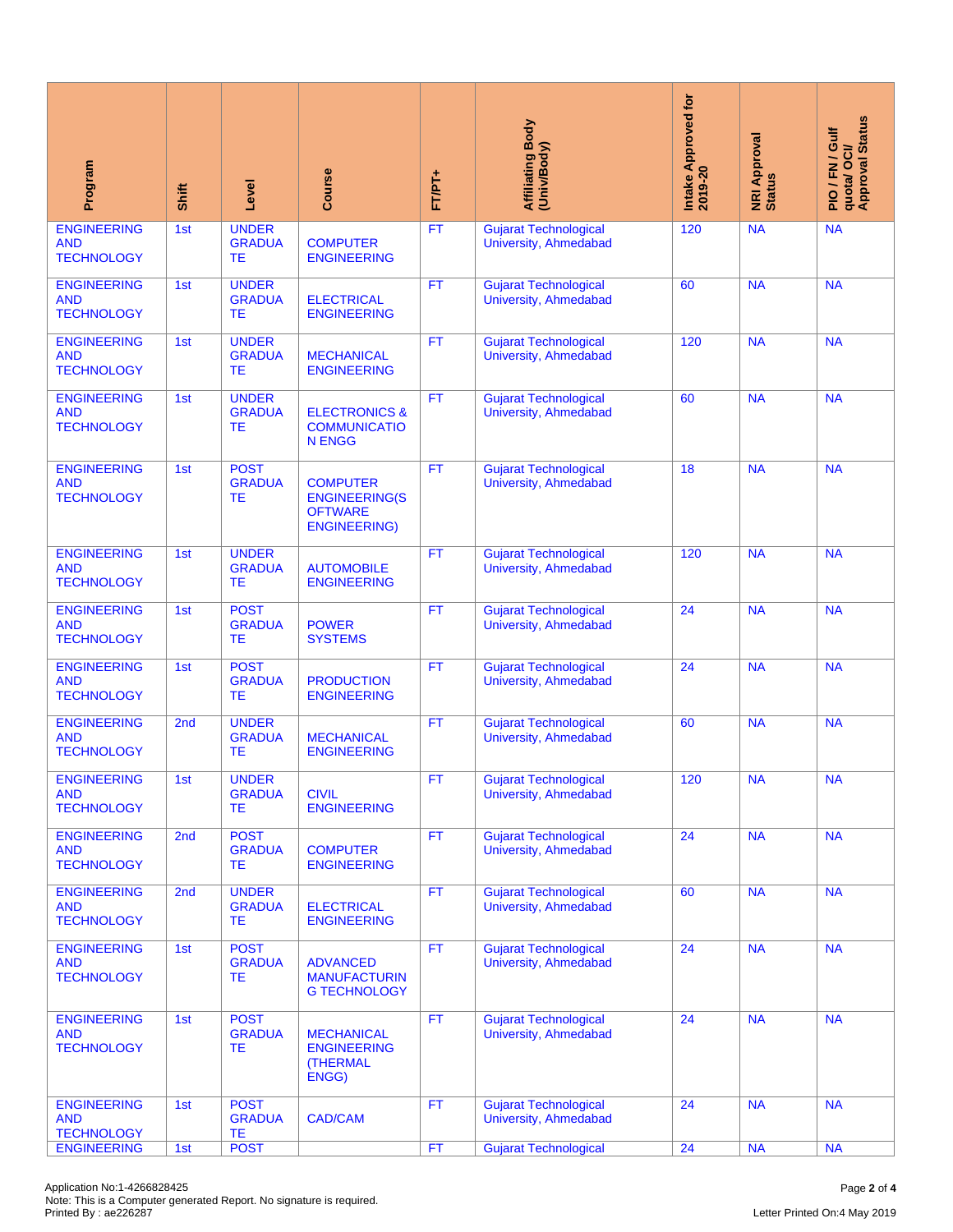| <b>AND</b><br><b>TECHNOLOGY</b>                       |     | <b>GRADUA</b><br>ТE                | MECHANICAL(I.C<br>. ENGINE &<br><b>AUTOMOBILE</b><br>ENGINEERING) |     | University, Ahmedabad                                 |     |           |           |
|-------------------------------------------------------|-----|------------------------------------|-------------------------------------------------------------------|-----|-------------------------------------------------------|-----|-----------|-----------|
| <b>ENGINEERING</b><br><b>AND</b><br><b>TECHNOLOGY</b> | 1st | <b>POST</b><br><b>GRADUA</b><br>ТE | <b>CIVIL(STRUCTUR</b><br>AL<br>ENGINEERING)                       | FT. | <b>Gujarat Technological</b><br>University, Ahmedabad | -24 | <b>NA</b> | <b>NA</b> |

+FT –Full Time,PT-Part Time

In case of any differences in content in this Computer generated Extension of Approval Letter, the content/information as approved by the Executive Council / General Council as available on the record of AICTE shall be final and binding.

Strict compliance of Anti-Ragging Regulation: - Approval is subject to strict compliance of provisions made in AICTE Regulation notified vide F. No. 37- 3/Legal/AICTE/2009 dated July 1, 2009 for Prevention and Prohibition of Ragging in Technical Institutions. In case Institution fails to take adequate steps to Prevent Ragging or fails to act in accordance with AICTE Regulation or fails to punish perpetrators or incidents of Ragging, it will be liable to take any action as defined under clause 9(4) of the said Regulation.

#### **It is mandatory to comply all the essential requirements as given in APH 2019-20(appendix 6)**

NOTE: If the State Government / UT / DTE / DME has a reservation policy for admission in Technical Education Institutes and the same is applicable to Private & Self-financing Technical Institutions, then the State Government / UT/ DTE / DME shall ensure that 10 % of Reservation for EWS would be operational from the Academic year 2019-20 without affecting the percentage reservations of SC/ST/OBC/General . However, this would not be applicable in the case of Minority Institutions referred to the clause (1) of Article 30 of **Constitution of India.**

> **Prof. A.P Mittal Member Secretary, AICTE**

Copy to:

- **1. The Director Of Technical Education\*\*, Gujarat**
- **2. The Registrar\*\*,** Gujarat Technological University, Ahmedabad
- **3. The Principal / Director,**

Merchant Engineering College Mehsana - Visnagar Highway, At & Po. Basna, Ta. Visnagar, Dist.Mehsna North Gujarat Pin. 384315, Basna,Mehsana, Gujarat,384315

**4. The Secretary / Chairman,** Shri Merchant Charitable Trust,Visnagar Station Road, Behind Tirupati Market,Visnagar. Visnagar,Mehsana, Gujarat,384315

### **5. The Regional Officer,**

All India Council for Technical Education Tagore Hostel-2, Shamla Hills